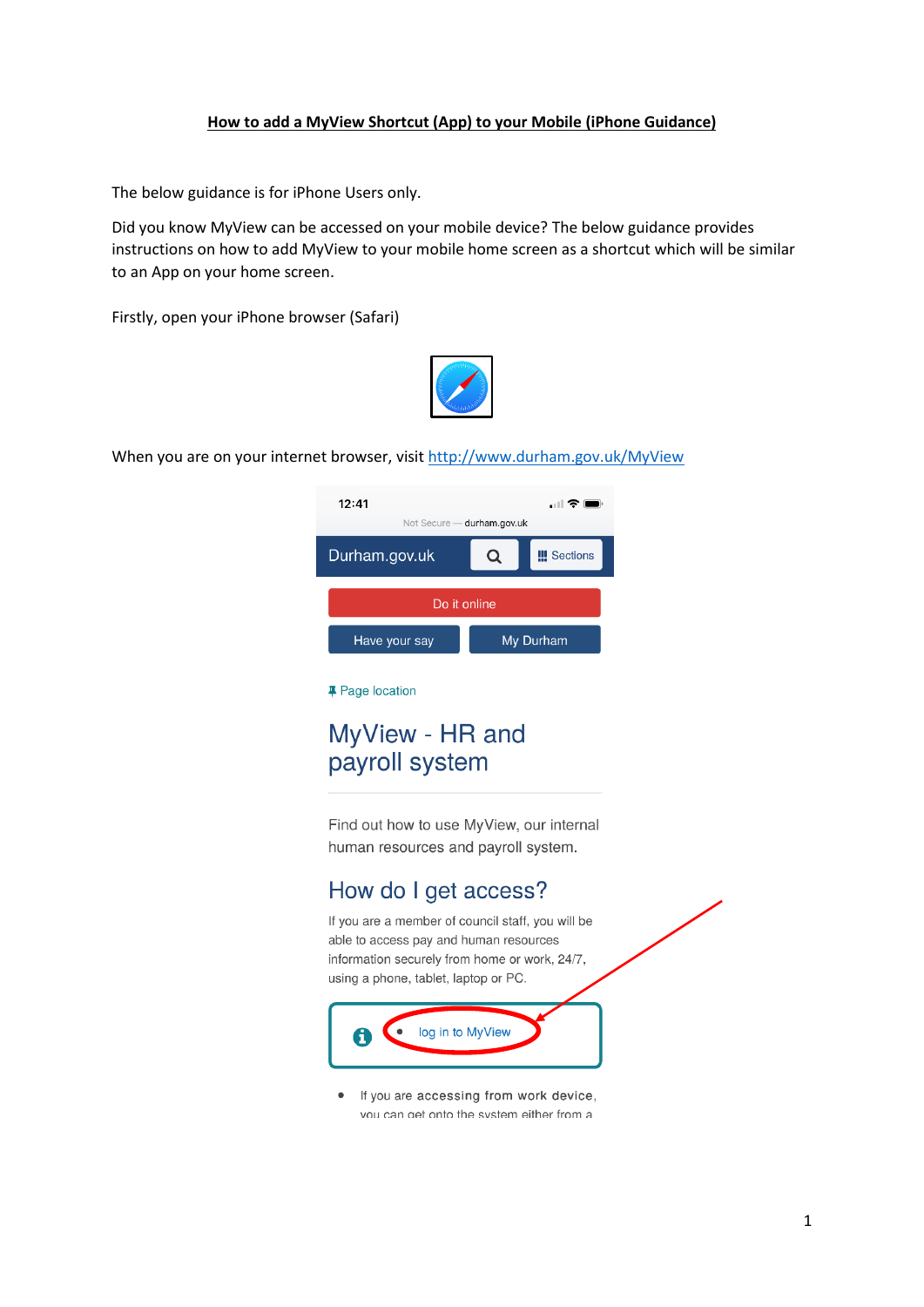Select the 'log in to MyView link' and this will open the MyView log in page

When you are on the log in screen (as below), select the illustrated icon on your iPhone screen

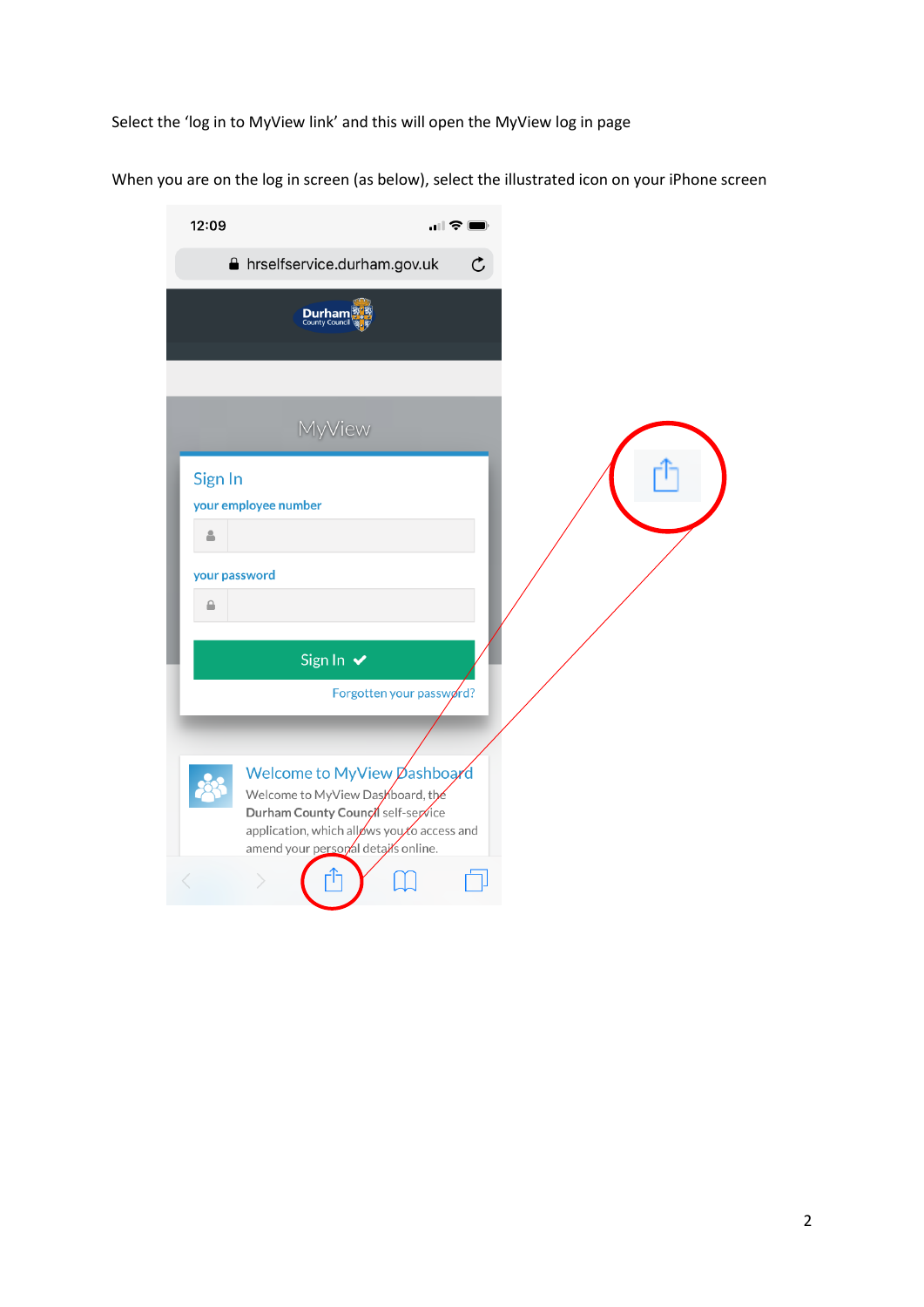This will then display several phone options. Locate and select the [Add to Home Screen] option (as shown below)

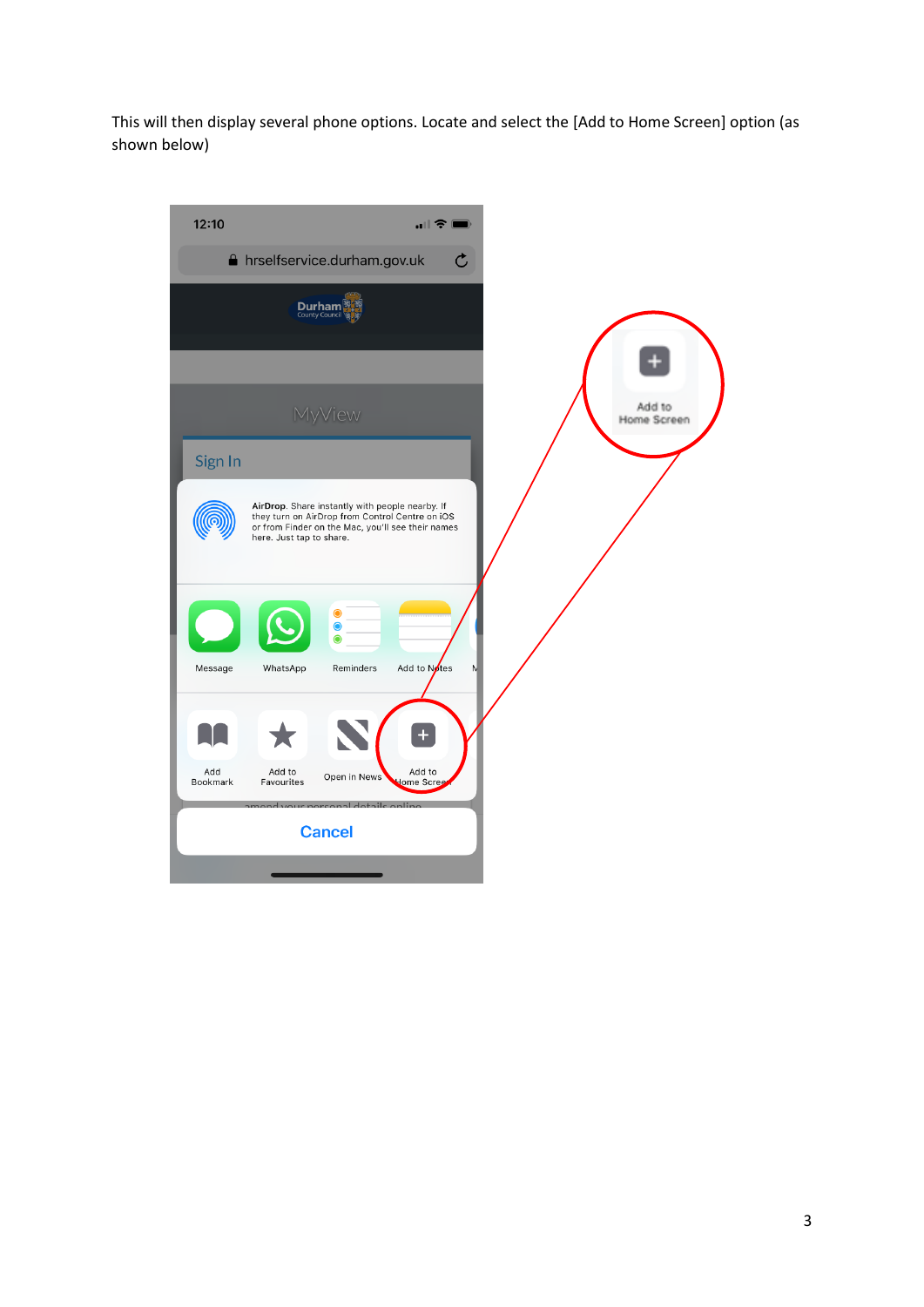You will then be presented with the below screen to verify the adding of your shortcut (app). The shortcut will automatically be titled 'Welcome – MyView', but you are able to rename it to something else if you wish.

Once you are ready to add the shortcut to your home screen, click 'Add'